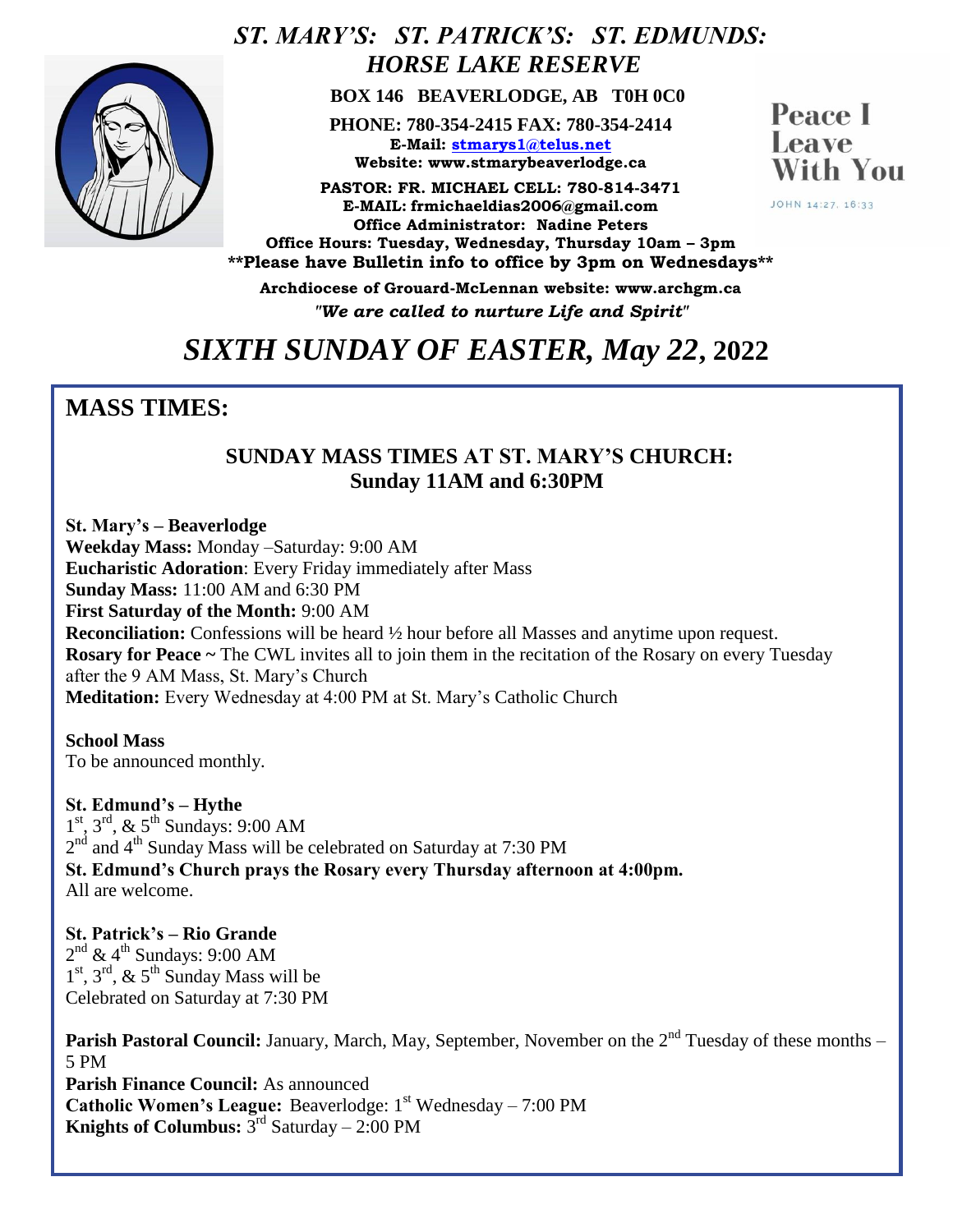# **6th Week of Easter**

**May the Month of Mary National Collection for the Pope's Pastoral works**

**Tuesday May 24:** FEAST OF OUR LADY HELP OF CHRISTIANS, Blessed Louis – Zephirin Moreau. World Day of Prayer for the Church in China. **Wednesday May 25:** St. Bede, St. Gregory VII St. Mary Magdalene de' Pazzzi **Thursday May 26:** St. Philip Neri **Friday May 27:** St. Augustine of Canterbury **Saturday May 28:** Roadside Clean-up

## **Father's Footsteps:**

### **Father's footsteps: May 23 - 28, 2022**

Daily Rosary at 8:30 am. Mass at 9:00AM.

**Monday May 23:** Mass at 9:00 AM Ministry outreach, Beaverlodge Hospital and neighboring communities Seminar Easter House Blessings **Tuesday May 24:** Mass at 9:00AM. Ministry outreach, Beaverlodge Hospital and neighboring communities RCIA – First Nations Meeting **Wednesday May 25:** Mass at St. Mary's 9:00 AM. Ministry Outreach Hythe Continuing Care at 10:00AM Visits to Sick and Housebound -Horse Lake First Nation at 11:30AM Hythe Piooner's Home at 12:20PM **Thursday May 26:** Mass at 9:00AM RCIA – First Nations Ministry outreach Rio Grande, Beaverlodge Hospital. Sacramental Preparation **Friday May 27:** Mass at 9:00AM followed by Eucharistic Adoration. Sacramental preparation Ministry outreach, Beaverlodge and neighboring **Communities Saturday May 28:** Mass canceled Sunday Mass celebrated on Saturday evening at St. Edmund's Church, Hythe Sacrament of Reconciliation: Confessions will be heard ½ hour before all Masses and anytime upon request. Holy Communion to the sick and house bond, Blessings: Available anytime upon request You are welcome to send us prayer request so that we can place your prayer intention at the feet of the Lord and pray as a community.

**BAPTISM:** Please contact the rectory for baptismal preparations and to set a date.

**MARRIAGES:** Please contact the rectory to make arrangements and to begin marriage preparation at least six months prior to the desired date.

**OCIA AND ANY OTHER SACRAMENTS:** Please contact the Parish office at 780.354.2415 or Email: stmarys1@telus.net

## April 2022 Collections

Ordinary Collection: \$5015.35 Total Expense: \$5861.05 Net Income: -771.75

YTD Ordinary Collection: \$23,854.55 YTD Total Expense: \$34,600.62 YTD Net Income: **-\$10,058.19** Thank you for your generosity and commitment to the Church!

> The Archdiocese GM Monthly Magazine "Northern Light"

Consists of a lot of information about what is happening around the Archdiocese, stories, upcoming events and a much more!

Annual subscription will be \$ 60.00. Please Contact the Chancery office for more details or to purchase your annual subscription at: 780.532.9766 or archgm.ca

Join us for the Feast of The Visitation of the



 Blessed Virgin Mary Tuesday, May 31st

St. Mary's Church Mass times: 8:30pm Holy Rosary 9am Mass 6:30pm Holy Rosary 7pm Mass

## **2022 Roadside Clean-up**

St. Mary's is pleased to announce that we have been selected again for the Roadside Clean-up fundraising program!

**Saturday, May 28th, 2022** - we will meet at **St. Mary's Church at 8:30 am** for supplies and instructions and then head out to Huallen Road.

**All proceeds will go towards re-shingling the Church roof!**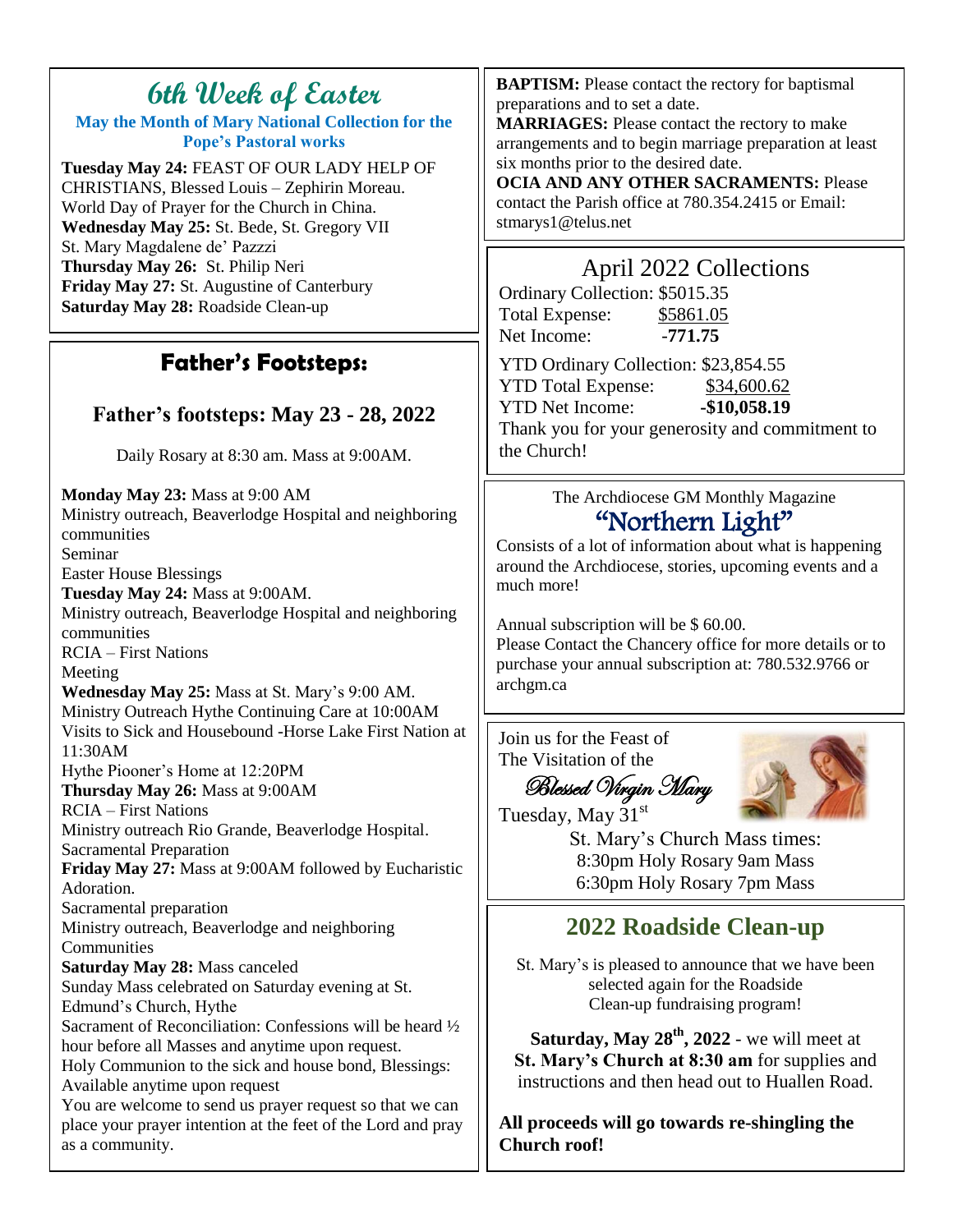

We invite the parish to support the CWL Bake Sale St. Mary's Catholic Church **Sunday May 29th 2022**

Immediately after the 11 am Mass.

#### **Baking donations will be greatly appreciated!**

A list of ingredients must be included with all baked goods. Please price your goodies and drop them off in the church hall before Mass

## All Proceeds will be donated to the CNEWA for the Ukraine Crisis!

For more information or if you have any questions please contact Theresa Villiger at: 780-356-2294

#### **You are invited 100th Anniversary of The Sisters of Holy Cross**

The Sisters served in schools and parishes in the archdiocese for 100 years. To celebrate this anniversary, you are invited to join them and the faithful of St. Anne's Parish in Falher on June 5 for the celebration of Mass at 9:30 a.m. A monument and a bench in honour of the Sisters will be blessed outside the church after Mass. A potluck will follow in the parish hall. All are invited.



Registrations open for **Camp St. Martin**

Are you looking for a great way to grow closer to Christ this summer? After two years Camp St. Martin is finally re-opening and we are now accepting registrations for the 2022 camp season!

To register and join us - as a camper or a volunteer go to: campstmartin.ca Learn more at [info.campstmartin@gmail.com](mailto:info.campstmartin@gmail.com)

Please see the poster for dates.

# **Roof Fundraising Appeal!**

We are inviting you to consider giving a onetime gift of money that will go towards re-shingling the Church roof.

If you are able to include a onetime gift along with your regular donation please indicate that your extra gift is going towards the Church Roof.



## **Thanks for your on-going support!**



A generous couple of St Mary's Parish has offered to match all the funds we raise to re-shingle the roof up to the cost of the project!

Verseli Construction has been awarded the job for a cost of \$19, 188.75



**Big thanks** to the Knights of Columbus and all those who volunteered for the K of C Roadside clean-up on May 14, 2022

Thanks to Grand Knight Larry Manysiak & his wife Deaya for all their initiative.

## First Annual Baby Bottle Fundraiser

St. Mary's has partnered with the Pregnancy Care Centre Grande Prairie to help out with their 1st Annual Spring Baby Bottle Fundraiser!

The Fundraiser will run from Mother's Day (May 8th, 2022) until Father's Day (June 19, 2022).

You are welcome to pick-up a baby bottle and bring it home and ask you family and friends to donate or bring it to your work place. Please remember to take donation slips as donations of \$20 or more are eligible for tax receipts.\* St. Mary's Parish will not be issuing tax receipts for this fundraiser \*